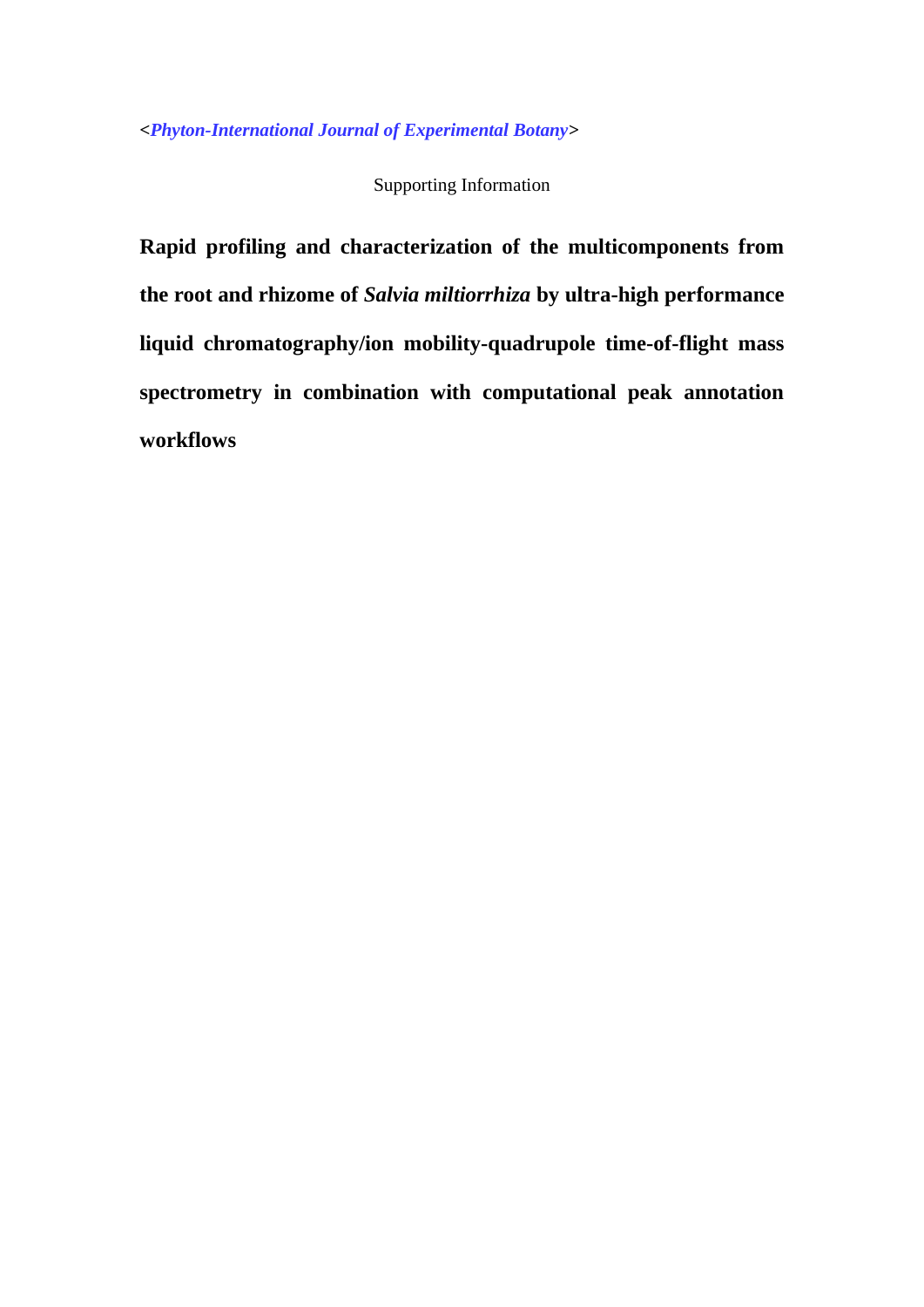

**Figure S1** Comparison of the column temperature to improve the revolution of the various compounds of *Salvia miltiorrhiza* by using the HSS T3 column.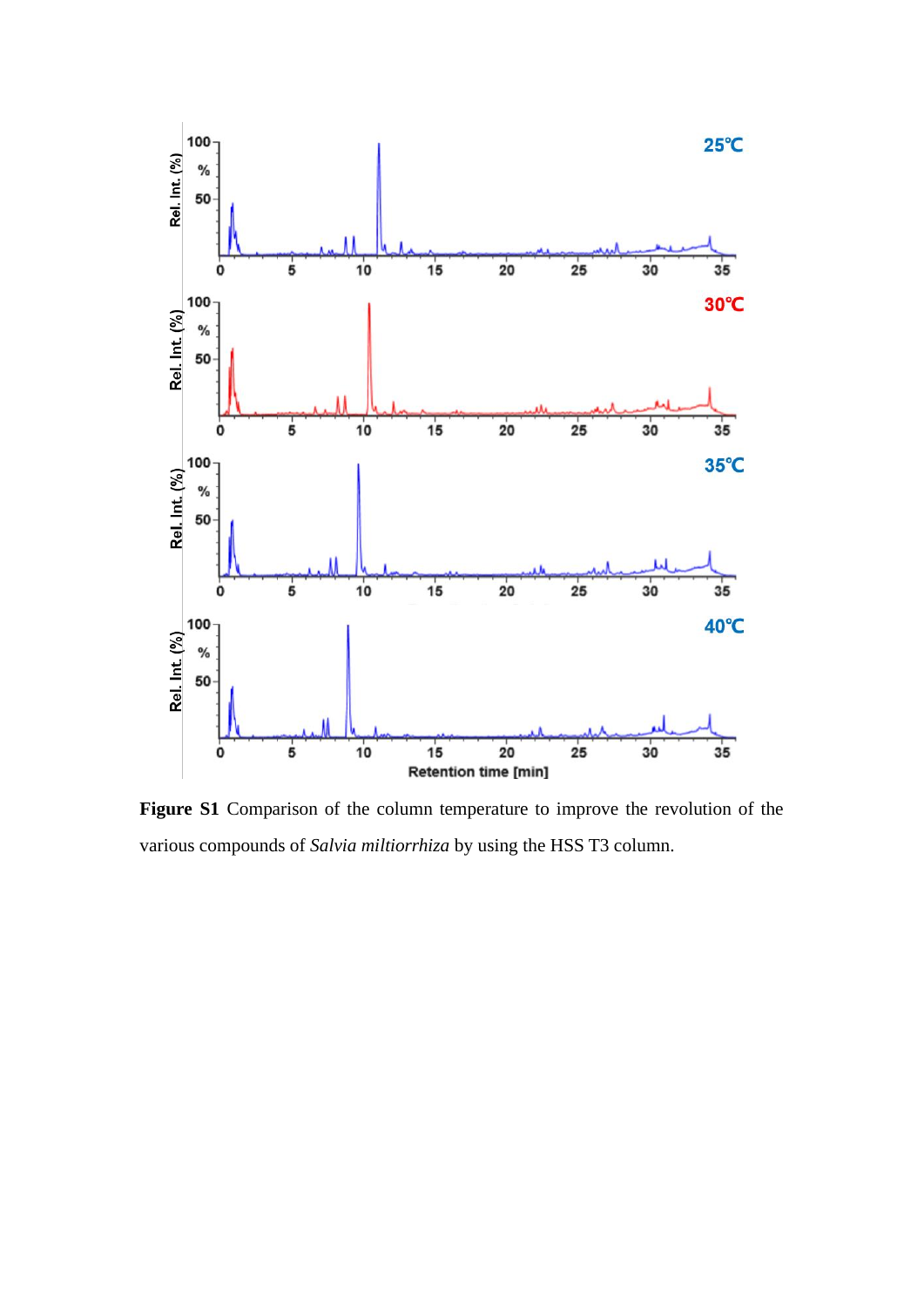| <b>Stationary Phase</b>        | <b>Type</b> | <b>Specification &amp; Manufacturer</b> | pH range     | <b>Separation Characteristics</b>                                                                                                                                                                                                                                                                                                                          |
|--------------------------------|-------------|-----------------------------------------|--------------|------------------------------------------------------------------------------------------------------------------------------------------------------------------------------------------------------------------------------------------------------------------------------------------------------------------------------------------------------------|
| HSS <sub>T3</sub>              | RP          | $2.1 \times 100$ mm, 1.8 µm; Waters     | $2.0 - 8.0$  | Silica gel C18 column, triple bond to reduce carbon density; Enhance that<br>retention of polar molecules; Compatible with 100% water phase.                                                                                                                                                                                                               |
| <b>BEH C18</b>                 | RP          | $2.1 \times 100$ mm, 1.7 µm; Waters     | $1.0 - 12.0$ | The column used ethylene bridge hybrid particle technology, which Ethylene-<br>bridged hybrid particles are bonded with C18, which is suitable for the retention<br>of moderately or weakly polar compounds. Wide range of pH tolerance.                                                                                                                   |
| <b>BEH Shield RP18</b>         | RP          | $2.1 \times 100$ mm, 1.6 µm; Waters     | $2.0 - 11.0$ | C18 single bond with embedded polar groups based on ethylene bridge hybrid<br>particles, fully capped. Compared with the linear C18 bonded phase, it provides<br>complementary separation selectivity. Especially suitable for phenolic acid<br>analytes. Completely compatible with 100% aqueous mobile phase. The basic<br>compound has good peak shape. |
| <b>ZORBAX Extend C18</b>       | RP          | $2.1 \times 100$ mm, 1.8 µm; Agilent    | $2.0 - 11.5$ | . Spherical fully porous silica gel particles with double-ended octadecyl silane<br>chemically bonded phase. Patented double tooth bonding technology, designed<br>for high pH mobile phase. The pH range of the applicable mobile phase is wide,<br>and the silica gel matrix and bimodal end ensure better peak shape.                                   |
| <b>ZORBAX SB C18</b>           | RP          | $2.1\times100$ mm, 1.8 $\mu$ m/ Agilent | $1.0 - 8.0$  | All empty silica gel particles with octadecyl silica gel chemical bonding phase<br>with stereoprotective group on the side. Under low pH mobile phase conditions.<br>It can provide the best stability.                                                                                                                                                    |
| <b>ZORBAX Eclipse Plus C18</b> | RP          | $2.1 \times 100$ mm, 1.8 µm; Agilent    | $2.0 - 9.0$  | Spherical fully porous silica gel particles of Double Terminated octadecyl silane<br>chemical bonding phase; It can be used for the analysis of acidic and neutral<br>samples, especially for the separation of alkaline compounds with poor peak<br>shape on other chromatographic columns                                                                |
| <b>Stationary Phase</b>        | <b>Type</b> | <b>Specification &amp; Manufacturer</b> | pH range     | <b>Separation Characteristics</b>                                                                                                                                                                                                                                                                                                                          |

| <b>Table S1</b> Information of 10 UHPLC columns for stationary phases screening. |  |
|----------------------------------------------------------------------------------|--|
|                                                                                  |  |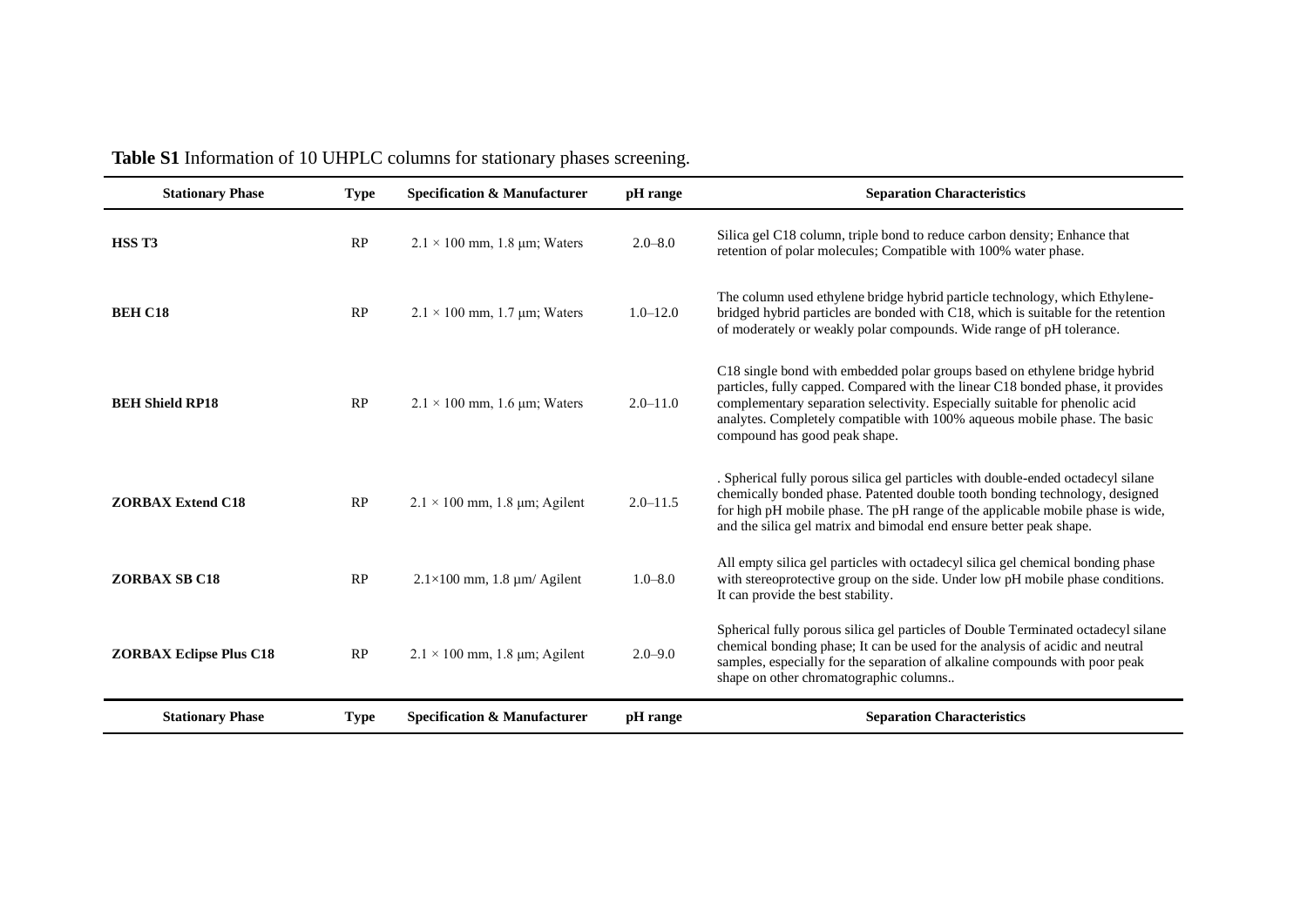| Atlantis <sup>TM</sup> Premier BEH C18 AX | RP/Anion<br>Exchange<br>mixed | $2.1 \times 100$ mm, 1.7 µm; Waters  | $3.0 - 11.0$ | The column was packed with Reversed-Phase/Anion Exchange mixed Dedicated<br>to retaining and separating polar analytes; It can improve the retention<br>performance and sensitivity, and has excellent analytical performance, versatility<br>and retention when used in polar compounds, and can also achieve balanced<br>retention performance for various analytical mixtures. |
|-------------------------------------------|-------------------------------|--------------------------------------|--------------|-----------------------------------------------------------------------------------------------------------------------------------------------------------------------------------------------------------------------------------------------------------------------------------------------------------------------------------------------------------------------------------|
| <b>ZORBAX SB-Aq</b>                       | RP                            | $2.1 \times 100$ mm, 1.8 µm; Agilent | $1.0 - 8.0$  | Spherical fully porous silica gel particles of silica gel chemically bonded phase.<br>It can be used for high acid mobile phase and high polarity samples, and is<br>compatible with 100% pure water mobile phase.                                                                                                                                                                |
| <b>CSH C18</b>                            | RP                            | $2.1 \times 100$ mm, 1.7 µm; Waters  | $1.0 - 11.0$ | On the basis of ethylene bridge hybrid particle (BEH), a small amount of charge<br>is controlled on its surface. It is the first choice column for the analysis of<br>alkaline drugs and peptides. And that chromatographic column balance is fast.                                                                                                                               |
| <b>HSS C18 SB</b>                         | RP                            | $2.1 \times 100$ mm, 1.8 µm; Waters  | $2.0 - 8.0$  | Silica gel C18 column, unblocked; Strong retention of basic compounds; At the<br>same time, it is convenient to speed up or convert HPLC method to UPLC.                                                                                                                                                                                                                          |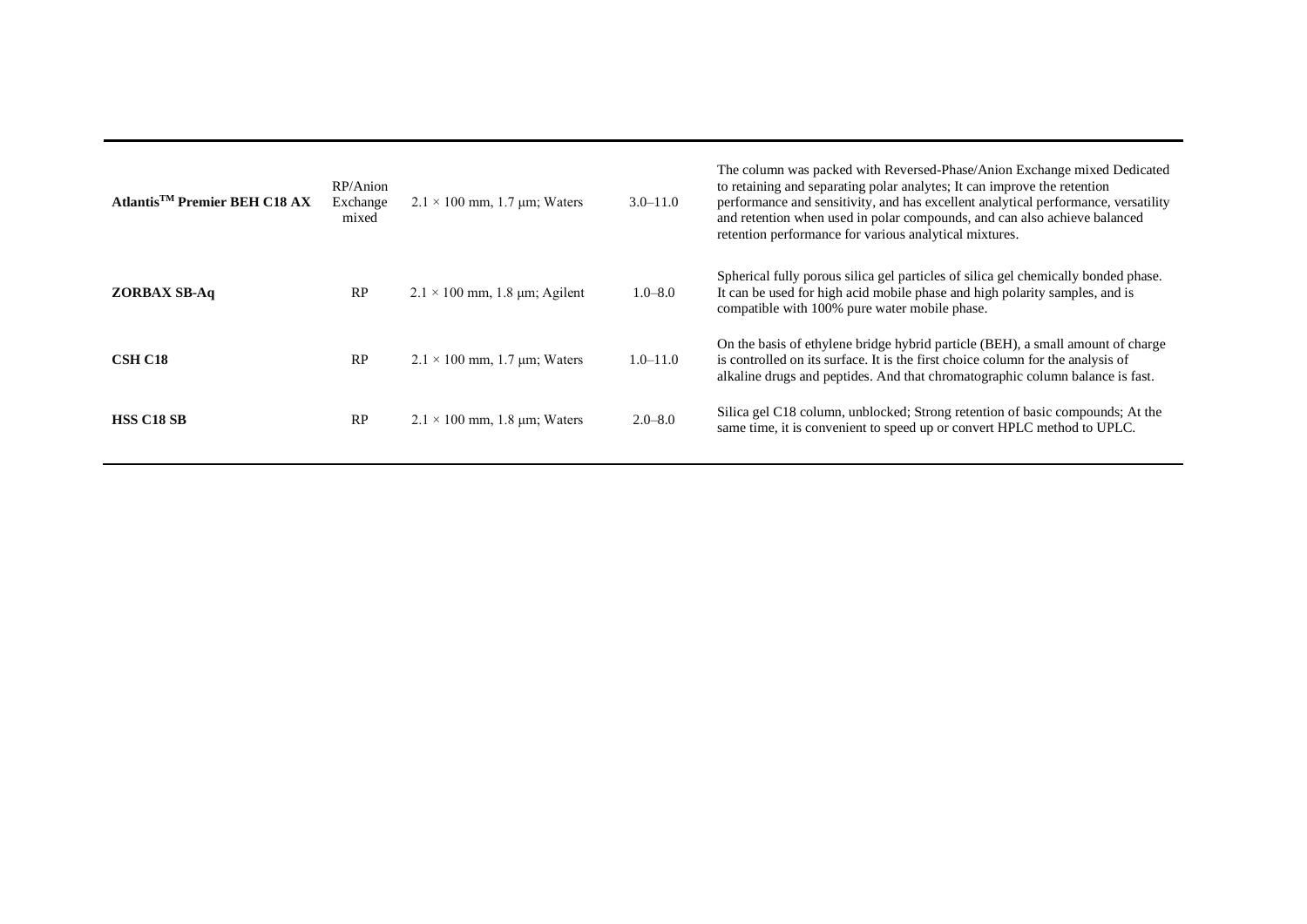| No.            | <b>Observed</b><br>$t_{R}$ (min) | <b>Observe</b><br>d m/z | <b>Adducts</b> | Formula              | <b>Mass</b><br>error<br>(ppm) | <b>Observed</b><br>drift(ms) | <b>Observed</b><br>$CCS (\AA^2)$ | <b>ESI-MS/MS</b>                             | <b>Identification</b>                       |  |
|----------------|----------------------------------|-------------------------|----------------|----------------------|-------------------------------|------------------------------|----------------------------------|----------------------------------------------|---------------------------------------------|--|
| -1             | 0.77                             | 503.1606                | $-H$           | $C_{18}H_{32}O_{16}$ | $-2.3$                        | 8.27                         | 207.90                           | 383.1196,263.0762,221.0657                   | raffitrinose                                |  |
| 2              | 0.85                             | 341.1082                | $-H$           | $C_{12}H_{22}O_{11}$ | $-2.3$                        | 6.67                         | 171.24                           | 235.0813,203.0557,195.0502,161.0447,145.0611 | saccharose                                  |  |
| 3              | 0.98                             | 377.0851                | $-H$           | $C_{18}H_{18}O_9$    | $-2.7$                        | 6.68                         | 171.35                           | 341.1081,232.8810                            | salvianic acid C                            |  |
| $\overline{4}$ | 1.27                             | 665.2122                | $-H$           | $C_{24}H_{42}O_{21}$ | $-3.5$                        | 9.49                         | 236.97                           | 665.2137,383.1197,341.1087,179.0552          | stachyose                                   |  |
| $5*$           | 2.51                             | 197.0451                | $-H$           | $C_9H_{10}O_5$       | 2.5                           | 6.90                         | 179.41                           | 179.0341,135.0447,123.0446                   | danshensu                                   |  |
| $6*$           | 3.64                             | 137.0240                | $-H$           | $C_7H_6O_3$          | $-2.3$                        | 4.02                         | 116.68                           | 137.0241,136.0156,109.0285                   | protocatechualdehyde                        |  |
| $7*$           | 4.24                             | 193.0510                | $-H$           | $C_{10}H_{10}O_4$    | 1.7                           | 5.15                         | 139.40                           | 134.0367                                     | ferulic acid                                |  |
| 8*             | 4.68                             | 537.1038                | $-H$           | $C_{27}H_{22}O_{12}$ | 0.0                           | 8.48                         | 212.79                           | 475.0377,453.0380,359.9737,295.0617          | lithospermic acid                           |  |
| 9              | 4.67                             | 357.0618                | $-H$           | $C_{18}H_{14}O_8$    | 0.6                           | 6.83                         | 174.81                           | 339.0517,322.0435,280.0347,253.0502          | prolithospermic acid                        |  |
| 10             | 5.9                              | 521.1306                | $-H$           | $C_{24}H_{26}O_{13}$ | 1.0                           | 8.41                         | 211.26                           | 367.9992,323.0781,179.0346,161.0243,135.0450 | salviaflaside                               |  |
| 11             | 6.75                             | 339.0515                | $-H$           | $C_{18}H_{12}O_7$    | 1.5                           | 8.62                         | 174.33                           | 321.9921,295.0617,280.0367,185.0243          | miltiolignanolides C                        |  |
| 12             | 6.78                             | 535.1816                | $-H$           | $C_{26}H_{32}O_{12}$ | $-1.0$                        | 9.03                         | 225.88                           | 502.0347,366.9891,322.9986,280.0730,160.0563 | 1-hydroxy-pinoresinol-1-O-β-D-<br>glucoside |  |
| 13             | 8.2                              | 179.0353                | $-H$           | $C_9H_8O_4$          | 2.0                           | 6.72                         | 176.16                           | 133.0294,123.0451                            | caffeic acid                                |  |
| $14*$          | 8.34                             | 359.0845                | $-H$           | $C_{18}H_{16}O_8$    | 1.4                           | 9.79                         | 245.24                           | 325.0239,236.0544,161.0239,133.0290          | rosmarinic acid                             |  |
| $15*$          | 8.84                             | 493.1147                | $-H$           | $C_{26}H_{22}O_{10}$ | 1.3                           | 8.37                         | 210.34                           | 295.0617,185.0243135.0451,123.0445,109.0292  | salvianolic acid A                          |  |
| $16*$          | 8.86                             | 313.0717                | $-H$           | $C_{17}H_{14}O_6$    | 0.0                           | 8.27                         | 209.05                           | 295.0617,268.0681,239.0705,203.0346          | salvianolic acid F                          |  |
| 17             | 10.5                             | 719.1612                | $+H$           | $C_{36}H_{30}O_{16}$ | 0.8                           | 11.85                        | 256.01                           | 3223.0539,295.0588,279.0633                  | 8',8"'-epi-Salvianolic acid Y               |  |
| 18*            | 10.62                            | 717.1454                | $-H$           | $C_{36}H_{30}O_{16}$ | $-1.0$                        | 9.90                         | 247.02                           | 519.0952,339.0521,321.0413,295.0619          | salvianolic acid B                          |  |
| 19             | 11.04                            | 295.0617                | $-H$           | $C_{17}H_{12}O_5$    | 1.9                           | 8.29                         | 209.86                           | 295.0618,280.0363,249.0558,185.0244,135.0448 | miltiolignanolides G                        |  |
| 20             | 11.62                            | 193.0508                | $-H$           | $C_{10}H_{10}O_4$    | 1.1                           | 8.82                         | 226.19                           | 178.0263,175.0396,149.0614,134.0371          | isoferulicacid                              |  |
| 21             | 11.67                            | 717.1448                | $-H$           | $C_{36}H_{30}O_{16}$ | $-1.9$                        | 9.78                         | 244.17                           | 519.0945,339.0517,321.0412,295.0614          | lithospermic acid B or isomer               |  |
| 22             | 12.26                            | 717.1451                | $-H$           | $C_{36}H_{30}O_{16}$ | 0.2                           | 10.14                        | 140.94                           | 519.0949,339.0521,321.0412,295.0616          | lithospermic acid B or isomer               |  |
| 23             | 12.47                            | 373.0934                | $-H$           | $C_{19}H_{18}O_8$    | 1.3                           | 7.05                         | 179.92                           | 324.0106,251.0704,233.0614,135.0449          | methyl rosmarinate                          |  |

**Table S2** Detailed information of the 86 components characterized from *Salvia miltiorrhiza* in the current study.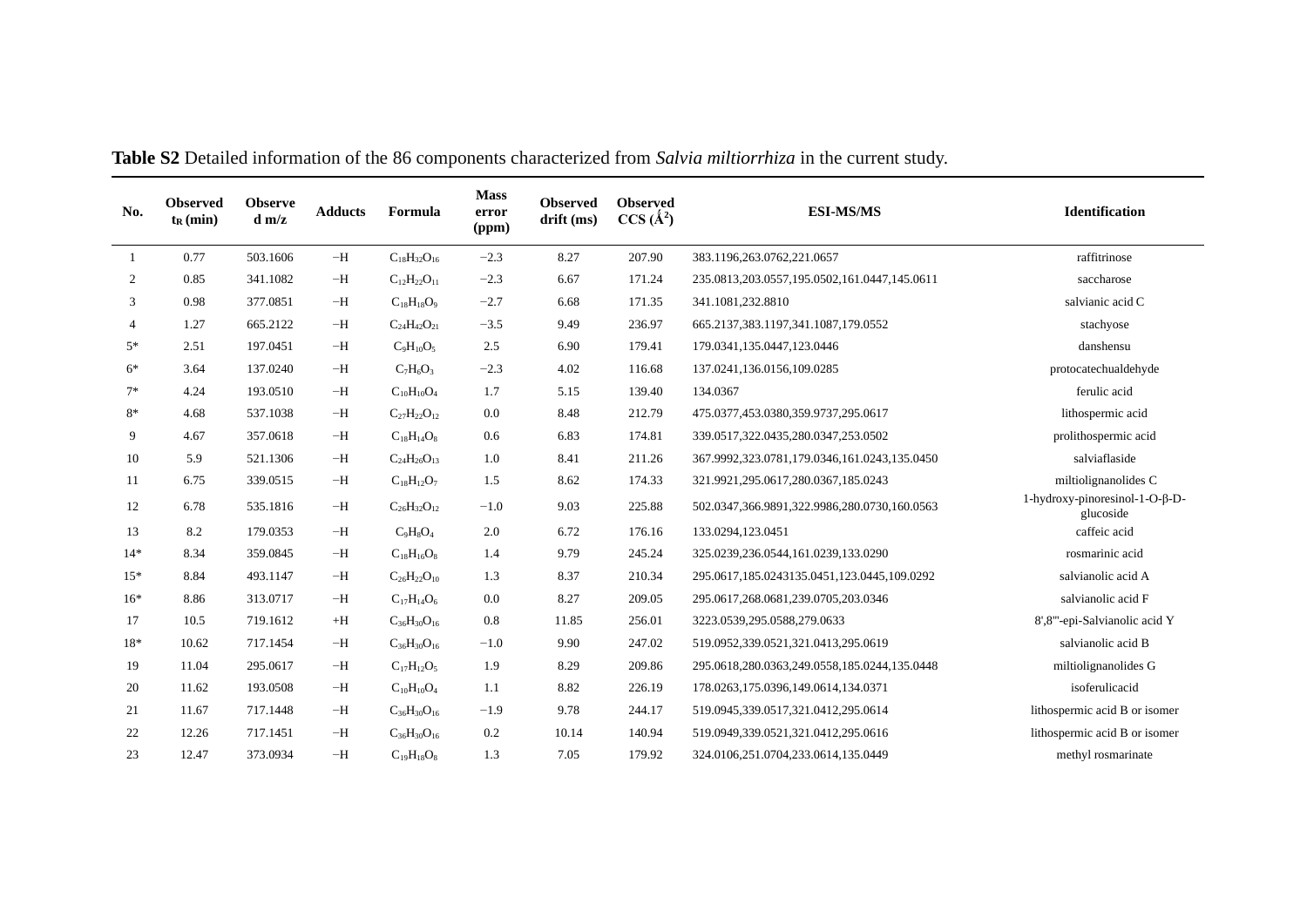| 24    | 12.92 | 551.1211 | $-H$ | $C_{28}H_{24}O_{12}$ | 3.0    | 8.77  | 219.60 | 520.1453,377.0877,305.0447,231.0283,200.0107                      | litherospermic acid monomethyl<br>ester                              |
|-------|-------|----------|------|----------------------|--------|-------|--------|-------------------------------------------------------------------|----------------------------------------------------------------------|
| 25    | 12.96 | 731.1616 | $-H$ | $C_{37}H_{32}O_{16}$ | $-0.3$ | 10.16 | 253.33 | 533.1113,353.0684,335.0575,309.0077,185.0246                      | 8"'-epi-9'-methyl-Salvianolic acid B                                 |
| 26    | 13.08 | 551.1203 | $-H$ | $C_{28}H_{24}O_{12}$ | 1.5    | 8.76  | 219.53 | 371.0768,339.0517,321.0412,231.0306                               | monomethyl lithospermate                                             |
| 27    | 13.65 | 311.0928 | $-H$ | $C_{18}H_{16}O_5$    | 0.9    | 6.65  | 171.11 | 294.0776,279.0657,224.0467,199.0517                               | tanshindiol A                                                        |
| $28*$ | 14.65 | 731.1592 | $-H$ | $C_{37}H_{32}O_{16}$ | $-3.6$ | 10.18 | 253.95 | 724.0494,645.3470,533.1098,203.1075                               | 9'-methyl lithospermate B                                            |
| 29    | 16.21 | 281.1160 | $+H$ | $C_{18}H_{16}O_3$    | $-4.5$ | 6.28  | 161.67 | 263.1057,235.1104,202.0763,191.0841,165.0688                      | 1,2,5,6-tetrahydrotanshinone I                                       |
| $30*$ | 16.23 | 491.0980 | $-H$ | $C_{26}H_{20}O_{10}$ | 2.0    | 8.35  | 209.82 | 371.1269,293.0463,269.0826,161.0231                               | salvianolic acid C                                                   |
| 31    | 16.83 | 313.1423 | $+H$ | $C_{19}H_{20}O_4$    | $-3.8$ | 6.76  | 172.50 | 253.0843,238.0607,223.0376,193.1002,153.0683                      | miltionone II                                                        |
| 32    | 17.35 | 295.1320 | $+H$ | $C_{19}H_{18}O_3$    | 2.0    | 8.35  | 168.34 | 280.1071,262.0963,249.1278                                        | isotanshinone IIA                                                    |
| 33    | 17.98 | 283.0957 | $+H$ | $C_{17}H_{14}O_4$    | $-2.8$ | 6.07  | 156.44 | 237.0898,189.0688,165.0687,152.0609,141.0688                      | dihydronortanshinone                                                 |
| 34    | 19.33 | 293.0801 | $+H$ | $C_{18}H_{12}O_4$    | $-2.4$ | 6.18  | 158.93 | 249.0900,219.0798,189.0690,178.0765,152.0610                      | tanshinol A                                                          |
| 35    | 19.56 | 311.0933 | $-H$ | $C_{18}H_{16}O_5$    | 2.7    | 6.71  | 172.52 | 268.0685,239.0707,227.0330,209.0619                               | tanshindiol C                                                        |
| 36    | 19.7  | 311.0932 | $-H$ | $C_{18}H_{16}O_5$    | 2.3    | 6.68  | 171.78 | 268.0721,221.0553,211.0756,195.0440                               | przewaquinone C                                                      |
| 37    | 19.83 | 277.0849 | $+H$ | $C_{18}H_{12}O_3$    | $-3.7$ | 6.02  | 155.51 | 249.0903,194.1058,178.0765,152.0608                               | isotanshinone I or isomer                                            |
| 38    | 20.22 | 294.1478 | $+H$ | $C_{19}H_{19}NO_2$   | $-3.4$ | 6.50  | 166.62 | 278.1164,264.1007,236.1054,222.0551,191.0835                      | salviadione                                                          |
| 39    | 20.69 | 295.0956 | $+H$ | $C_{18}H_{14}O_4$    | $-3.1$ | 6.21  | 159.60 | 234.0953,221.0943,205.0638,115.0530                               | 3-hydroxymethylenetanshinguinone                                     |
| 40    | 20.77 | 311.1271 | $+H$ | $C_{19}H_{18}O_4$    | $-2.3$ | 6.64  | 169.72 | 293.1174,283.1323,250.0974                                        | tanshinone IIB                                                       |
| 41    | 20.91 | 293.0801 | $+H$ | $C_{18}H_{12}O_4$    | $-2.5$ | 6.06  | 156.14 | 249.0904,231.0770,193.0997                                        | hydroxytanshinone I                                                  |
| 42    | 21.13 | 313.1068 | $+H$ | $C_{18}H_{16}O_5$    | $-0.8$ | 6.42  | 164.46 | 271.1687,256.1448,241.1223,207.0793                               | tanshindiol B                                                        |
| 43    | 21.18 | 311.0929 | $-H$ | $C_{18}H_{16}O_5$    | 1.3    | 6.77  | 173.97 | 295.0608,211.1041,199.0766,185.0623                               | purple danshen E                                                     |
| 44    | 21.25 | 311.1271 | $+H$ | $C_{19}H_{18}O_4$    | $-2.2$ | 6.62  | 169.34 | 253.0848,237.0895,223.0742,179.0834,165.0688                      | przewaquinone A                                                      |
| 45    | 21.32 | 293.1165 | $+H$ | $C_{19}H_{16}O_3$    | $-2.5$ | 6.37  | 163.60 | 278.0932,235.0741,203.0837,189.0689,178.0764                      | 1-dehydrotanshinone II A                                             |
| 46    | 21.64 | 485.3292 | $-H$ | $C_{30}H_{46}O_5$    | 3.9    | 9.14  | 228.69 | 485.3299,441.3393,377.2856,285.1502                               | $urs-12,20(30)$ -dien-3 $\beta$ ,7 $\beta$ ,24-triol-<br>28-oic acid |
| 47    | 22.03 | 341.1379 | $+H$ | $C_{20}H_{20}O_5$    | $-1.4$ | 6.99  | 177.65 | 321.0791,263.1058,235.1108,220.0867,192.0917                      | methyl dihydronortanshinonate                                        |
| 48    | 22.07 | 309.1116 | $+H$ | $C_{19}H_{16}O_4$    | $-1.6$ | 6.45  | 165.17 | 265.0852,235.0744,178.0767,165.0687,152.0611                      | tanshinaldehyde                                                      |
| 49    | 22.09 | 295.0984 | $-H$ | $C_{18}H_{16}O_4$    | 2.9    | 6.53  | 168.69 | 265.1472,263.010,249.0933,235.0770,222.0676,209.0607,16<br>5.0714 | salmiltiorin A or isomer                                             |
| 50    | 22.48 | 281.1162 | $+H$ | $C_{18}H_{16}O_3$    | 3.9    | 9.14  | 160.77 | 265.0851,237.0897,152.0611,128.0610                               | salmiltiorin E                                                       |
| 51    | 22.9  | 281.1526 | $+H$ | $C_{19}H_{20}O_2$    | $-3.6$ | 6.37  | 163.84 | 266.1294,239.1054,205.0992,190.0748                               | dehydromiltirone                                                     |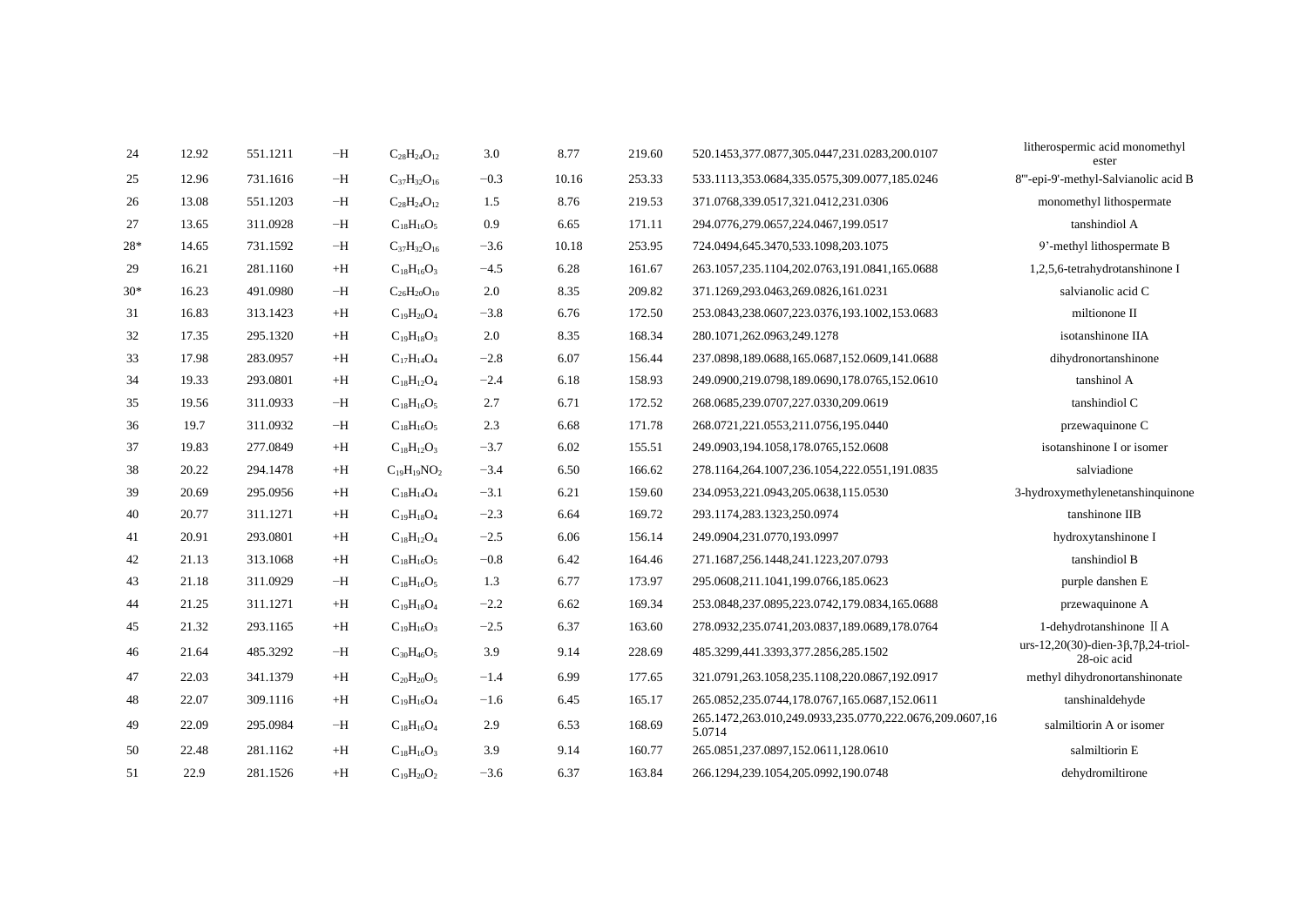| 52    | 23.35 | 279.1009 | $+H$ | $C_{18}H_{14}O_3$    | $-2.5$ | 6.02 | 155.45 | 218.0712,205.1001,189.0687,165.0685                                         | dihydroisotanshinone II                                               |
|-------|-------|----------|------|----------------------|--------|------|--------|-----------------------------------------------------------------------------|-----------------------------------------------------------------------|
| 53    | 23.56 | 281.1163 | $+H$ | $C_{19}H_{16}O_4$    | $-3.3$ | 6.08 | 156.81 | 219.0791,191.0840,178.0767                                                  | danshenxinkun B                                                       |
| 54    | 24.04 | 281.1169 | $+H$ | $C_{18}H_{16}O_3$    | $-1.3$ | 6.12 | 157.81 | 235.1111,219.0795,202.0766,191.0844                                         | trijuganone B                                                         |
| 55    | 24.12 | 315.1587 | $+H$ | $C_{19}H_{22}O_4$    | $-0.8$ | 6.87 | 173.97 | 282.1212,271.1689,254.0925,225.0903,204.0881                                | tanshinone V                                                          |
| 56    | 24.14 | 313.1457 | $-H$ | $C_{19}H_{22}O_4$    | 3.7    | 7.09 | 181.25 | 295.1355, 283.1336, 267.1019, 255.1400, 239.1080                            | neocryptotanshinone                                                   |
| 57    | 24.18 | 299.2001 | $+H$ | $C_{20}H_{26}O_2$    | $-1.6$ | 6.90 | 176.19 | 229.1213,201.0915,187.0746,159.0799,144.0563                                | microstegiol                                                          |
| 58    | 24.42 | 271.1715 | $-H$ | $C_{18}H_{24}O_2$    | 4.2    | 7.07 | 181.44 | 267.1373,253.1208,237.0928,227.1076                                         | miltiorolide A or isomer                                              |
| 59    | 24.49 | 339.1221 | $+H$ | $C_{20}H_{18}O_5$    | $-1.6$ | 6.90 | 175.71 | 233.0951,218.0719,205.1002,190.0753,189.0689                                | methyl tanshinonate                                                   |
| 60    | 24.6  | 279.0672 | $-H$ | $C_{17}H_{12}O_4$    | 3.1    | 6.25 | 162.42 | 251.0712,209.0606,165.0710,152.0632                                         | nortanshinone                                                         |
| 61    | 24.71 | 301.1796 | $+H$ | $C_{19}H_{24}O_3$    | $-0.8$ | 6.72 | 171.76 | 301.1793,271.1684,256.1447,241.1214                                         | miltipolone                                                           |
| 62    | 24.98 | 269.1163 | $+H$ | $C_{17}H_{16}O_3$    | $-3.3$ | 6.05 | 156.40 | 208.0872,203.0837,192.0909,179.0842,166.0741                                | danshenspiroketallactone                                              |
| 63    | 25.23 | 487.3419 | $+H$ | $C_{30}H_{46}O_5$    | 0.3    | 8.84 | 222.02 | 480.1428,435.1937,400.0974,296.1635,267.1385                                | $2\alpha, 3\alpha, 23$ -trihydroxyurs-12,20 (30)-<br>dien-28-oic acid |
| $64*$ | 25.41 | 277.0853 | $-H$ | $C_{18}H_{14}O_3$    | $-2.2$ | 5.84 | 160.75 | 277.0873,253.0883,249.0910,233.0630,211.0763                                | dihydrotanshinone I                                                   |
| 65    | 25.52 | 267.1371 | $+H$ | $C_{18}H_{18}O_2$    | $-3.2$ | 7.01 | 179.41 | 249.1264,234.1029,215.0852,179.0828,131.049                                 | 4-methylenemiltirone                                                  |
| 66    | 25.93 | 253.0849 | $+H$ | $C_{16}H_{12}O_3$    | $-4.2$ | 5.68 | 147.80 | 190.0755,165.0686,152.0608                                                  | danshexinkun C                                                        |
| 67    | 25.96 | 297.1109 | $+H$ | $C_{18}H_{16}O_4$    | $-4.1$ | 6.56 | 168.13 | 268.1074,249.0898,235.0740,221.0948,207.0790,193.0998,1<br>79.0830,165.0743 | salmiltiorin A or isomer                                              |
| 68    | 26.12 | 277.0853 | $+H$ | $C_{18}H_{12}O_3$    | $-2.3$ | 5.86 | 151.67 | 249.0882,194.1034,178.0766,152.0608                                         | isotanshinone I or isomer                                             |
| $69*$ | 26.24 | 297.1479 | $+H$ | $C_{19}H_{20}O_3$    | $-2.2$ | 6.60 | 169.03 | 237.0901,222.0666,203.0843,195.1157,181.0993                                | cryptotanshinone                                                      |
| 70    | 26.26 | 301.2158 | $+H$ | $C_{20}H_{28}O_2$    | $-1.5$ | 6.97 | 177.91 | 259.1688,213.1266,171.0792,163.0743,128.0606                                | sugiol                                                                |
| 71    | 26.48 | 273.1839 | $+H$ | $C_{18}H_{24}O_2$    | $-1.0$ | 6.42 | 165.02 | 257.1505,215.1056,203.1056,187.0746,141.0690                                | miltiorolide A or isomer                                              |
| 72    | 26.88 | 471.3501 | $-H$ | $C_{30}H_{48}O_4$    | 4.6    | 9.10 | 227.79 | 460.9930,423.3294,393.3180,377.2850,281.1179                                | psiguanin A                                                           |
| 73    | 27.3  | 449.1066 | $+H$ | $C_{27}H_{30}O_{15}$ | 0.1    | 6.45 | 164.11 | 333.0058,263.0695,233.0948,191.0816,177.0681                                | kaempferol-3-O-β-D-<br>glucopyranoside                                |
| 74    | 27.64 | 299.1271 | $+H$ | $C_{18}H_{18}O_4$    | $-2.2$ | 6.33 | 162.55 | 233.0953,205.1002,191.0836,178.0765,165.0688                                | tanshinol C                                                           |
| 75    | 27.89 | 293.2135 | $-H$ | $C_{18}H_{30}O_3$    | 4.4    | 7.11 | 181.92 | 285.1856,271.0998,256.0787,241.1607,135.0496                                | 2, 3-trans-4, 5-cis-diene-6-carbonyl<br>stearic acid                  |
| 76    | 27.96 | 287.1634 | $+H$ | $C_{18}H_{22}O_3$    | $-2.7$ | 6.59 | 168.93 | 269.1529.239.1057.221.0954.195.0798.167.0844                                | epi-cryptoacetalide                                                   |
|       |       |          |      |                      | $-2.9$ | 6.97 | 177.62 | 304.0096,267.1375,245.1164,233.0953,203.0826                                | 6, 12-dihydroxyabieta-5, 8, 11, 13-                                   |
| 77    | 28.19 | 315.1946 | $+H$ | $C_{20}H_{26}O_3$    |        |      |        |                                                                             | tetraen-7-one<br>7β-hydroxy-8, 13-abietadiene-11,                     |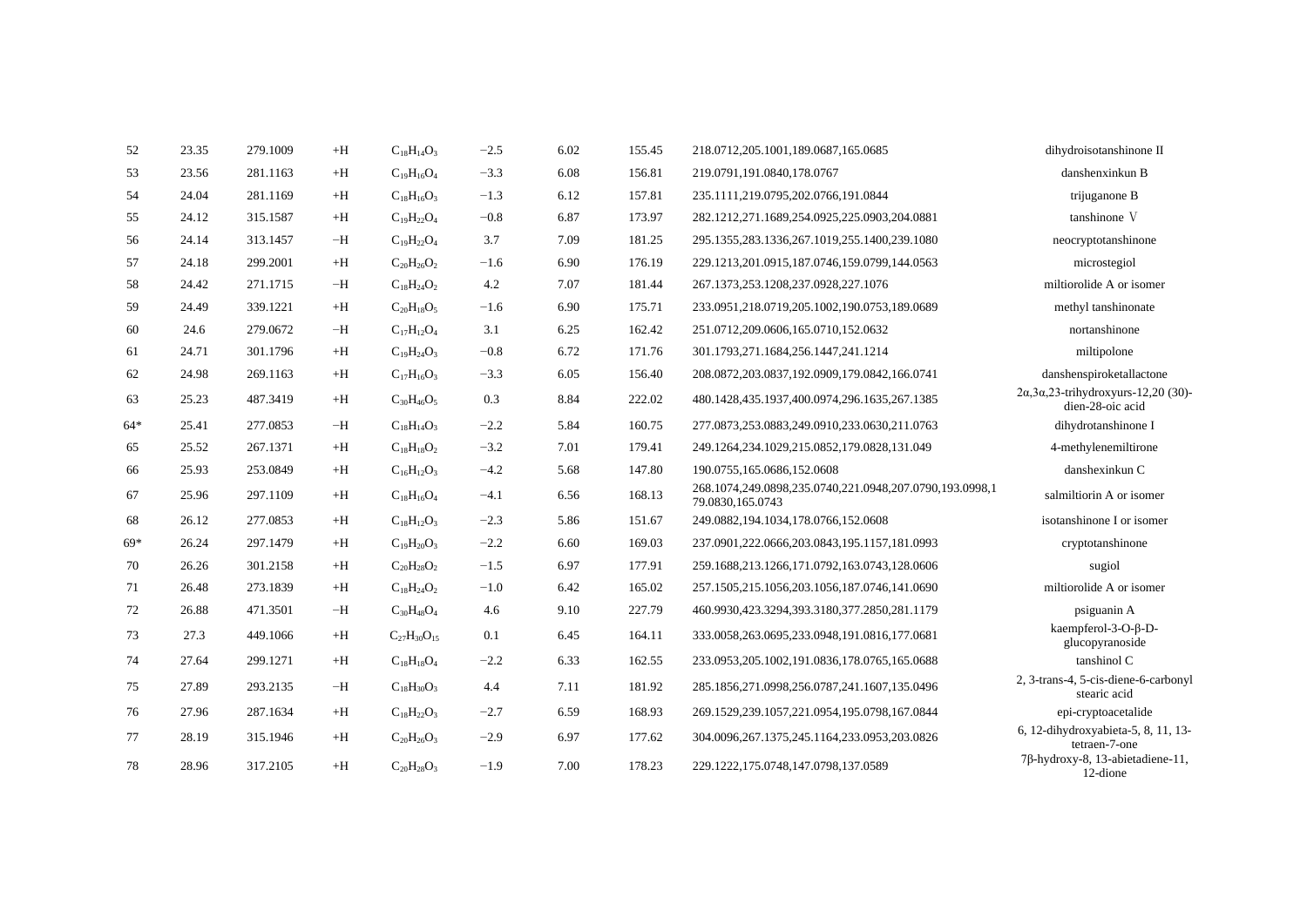| 79    | 29.08 | 265.0848 | $+H$ | $C_{17}H_{12}O_3$ | $-4.2$ | 5.77  | 149.73 | 233.0950,215.0845,202.0765,189.0687,165.0686 | 1, 2-dihydortanshinquinone       |
|-------|-------|----------|------|-------------------|--------|-------|--------|----------------------------------------------|----------------------------------|
| $80*$ | 29.18 | 295.1321 | $+H$ | $C_{19}H_{18}O_3$ | $-2.5$ | 6.41  | 164.43 | 280.5475,266.0917,262.0961,235.0752,207.0792 | tanshinone IIA                   |
| - 81  | 29.42 | 299.1633 | $+H$ | $C_{19}H_{22}O_3$ | $-3.1$ | 6.66  | 170.50 | 253.1584,223.1103,183.0794,153.0682,141.0688 | neocryptotanshinone II or isomer |
| 82    | 29.49 | 269.1530 | $+H$ | $C_{18}H_{20}O_2$ | $-2.1$ | 6.33  | 163.06 | 253.1213,239.1057,193.0997,178.0768          | salviolone                       |
| 83    | 29.61 | 283.1688 | $+H$ | $C_{19}H_{22}O_2$ | $-1.8$ | 6.55  | 168.14 | 235.1106,225.0901,207.0795,179.0838,165.0688 | 2-didehydromiltirone             |
| 84    | 30.61 | 297.1505 | $-H$ | $C_{19}H_{22}O_3$ | $-2.5$ | 6.41  | 178.84 | 270.1545,269.1554,253.1237                   | neocryptotanshinone II or isomer |
| 85    | 30.65 | 557.1972 | $+H$ | $C_{36}H_{28}O_6$ | 2.5    | 9.58  | 240.16 | 511.1899,483.1598,455.1647,277.0861,235.0756 | neo-przewaquinone A              |
| 86    | 31.2  | 279.2340 | $-H$ | $C_{18}H_{32}O_2$ | 3.8    | 13.36 | 338.50 | 251.1096,227.1081,197.0332,117.9291          | linoleic acid                    |

\*: Identification by comparing with the reference standards